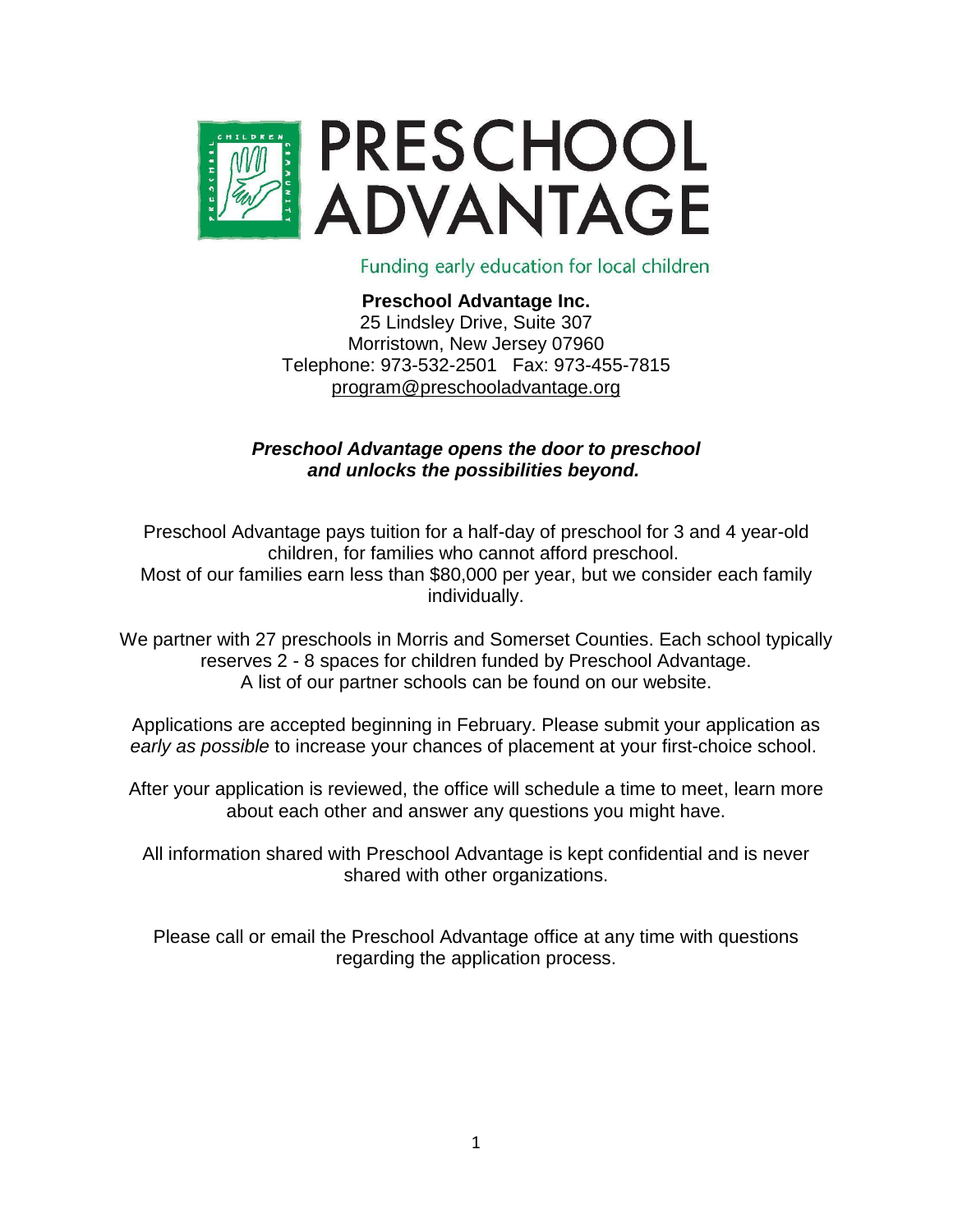# **Child Information**

| Child's Name <b>Example 2018</b>                         |               |      |                                    | Gender________________ |                                                                                                  |  |
|----------------------------------------------------------|---------------|------|------------------------------------|------------------------|--------------------------------------------------------------------------------------------------|--|
| month<br>day                                             |               | year | Age by October 1, 2022*___________ |                        |                                                                                                  |  |
| the program.                                             |               |      |                                    |                        | *Your child must be 3 years old by October 1st of the coming school year in order to qualify for |  |
|                                                          |               |      |                                    |                        |                                                                                                  |  |
|                                                          | <b>Street</b> |      |                                    |                        | Apartment number                                                                                 |  |
| Town                                                     |               |      |                                    | <b>State</b>           | Zip code                                                                                         |  |
| Who does your child live with? ___________               |               |      |                                    |                        |                                                                                                  |  |
| If other, please specify _____________                   |               |      |                                    |                        |                                                                                                  |  |
| Does the child have siblings? _________                  |               |      |                                    |                        |                                                                                                  |  |
| If yes, please provide the name and age of each sibling. |               |      |                                    |                        |                                                                                                  |  |
| Name                                                     | Age           |      |                                    |                        |                                                                                                  |  |
|                                                          |               |      |                                    |                        |                                                                                                  |  |
|                                                          |               |      |                                    |                        |                                                                                                  |  |
|                                                          |               |      |                                    |                        |                                                                                                  |  |
|                                                          |               |      |                                    |                        |                                                                                                  |  |
|                                                          |               |      |                                    |                        |                                                                                                  |  |

Have any other members of your family received assistance from Preschool Advantage or Project Acorn? \_\_\_\_\_\_\_\_\_\_\_\_\_\_\_\_\_

\_\_\_\_\_\_\_\_\_\_\_\_\_\_\_\_\_\_\_\_\_\_\_\_\_\_\_\_\_\_\_\_\_\_\_\_\_\_\_\_\_\_\_\_\_\_\_\_\_\_\_\_\_\_\_\_\_\_\_\_\_\_\_\_\_\_\_\_\_\_\_\_\_\_

If yes, please list names and years.

Does anyone else live in the child's household? (e.g. grandparent(s), aunt, uncle, etc.)

\_\_\_\_\_\_\_\_\_\_\_\_\_\_\_\_\_\_\_\_\_\_\_\_\_\_\_\_\_\_\_\_\_\_\_\_\_\_\_\_\_\_\_\_\_\_\_\_\_\_\_\_\_\_\_\_\_\_\_\_\_\_\_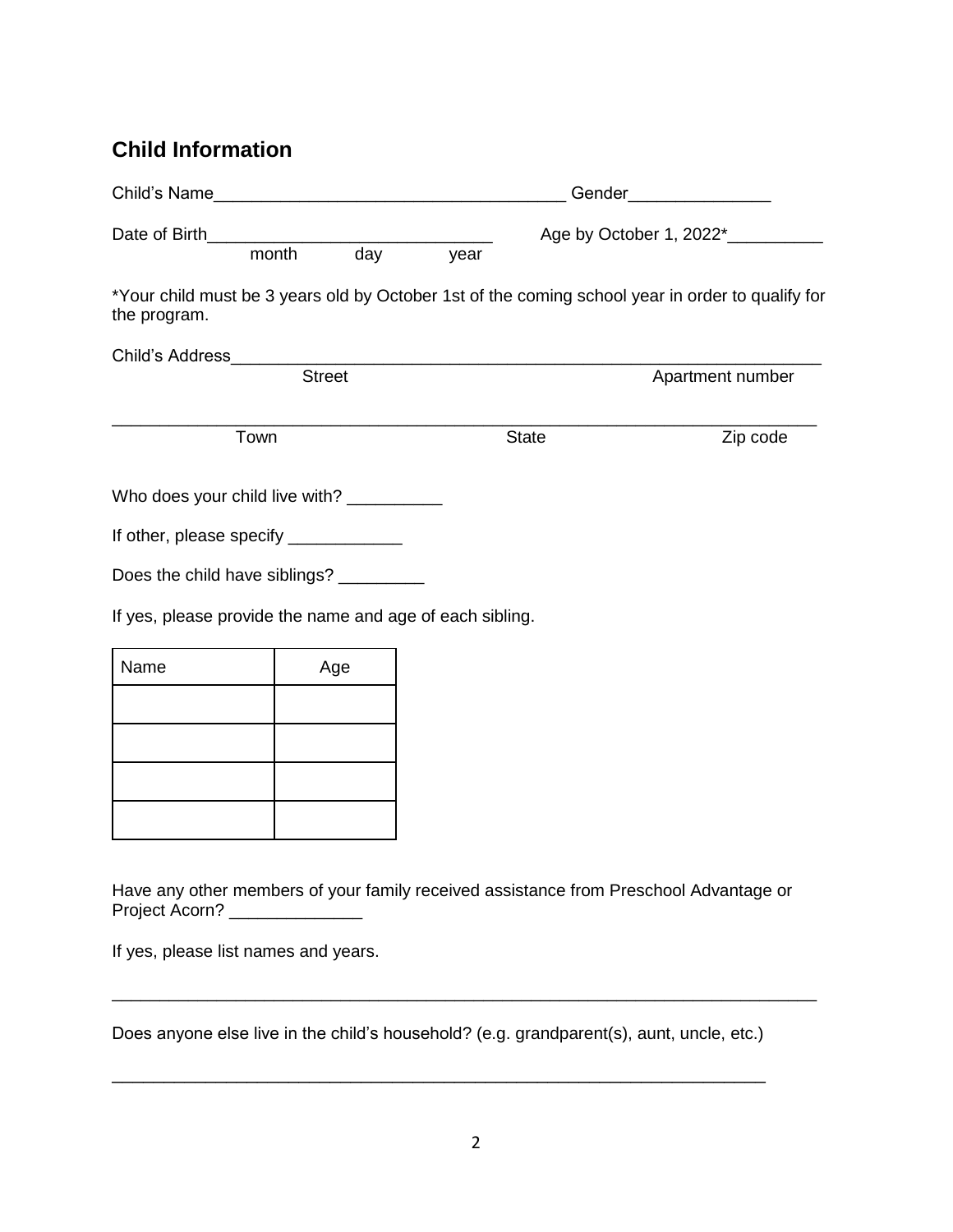| Has your child attended preschool or childcare before? _________________________                                                    |
|-------------------------------------------------------------------------------------------------------------------------------------|
|                                                                                                                                     |
| Dates attended (month/year – month/year)                                                                                            |
| Number of days per week ________                                                                                                    |
| Number of hours per day _________                                                                                                   |
| What was the monthly tuition cost? \$                                                                                               |
| Do you/did you receive preschool tuition assistance? ___________________________                                                    |
| How much tuition assistance did you receive monthly? ____________________________                                                   |
| If Preschool Advantage is unable to fund your child, what other options do you have to help your<br>child prepare for kindergarten? |
|                                                                                                                                     |
| Does your child have any health issues, any handicap, developmental delay, or disability?                                           |
| If Yes, please                                                                                                                      |
| Has he or she received or been recommended for early intervention?                                                                  |
| If Yes, please<br>explain                                                                                                           |

\_\_\_\_\_\_\_\_\_\_\_\_\_\_\_\_\_\_\_\_\_\_\_\_\_\_\_\_\_\_\_\_\_\_\_\_\_\_\_\_\_\_\_\_\_\_\_\_\_\_\_\_\_\_\_\_\_\_\_\_\_\_\_\_\_\_\_\_\_\_\_\_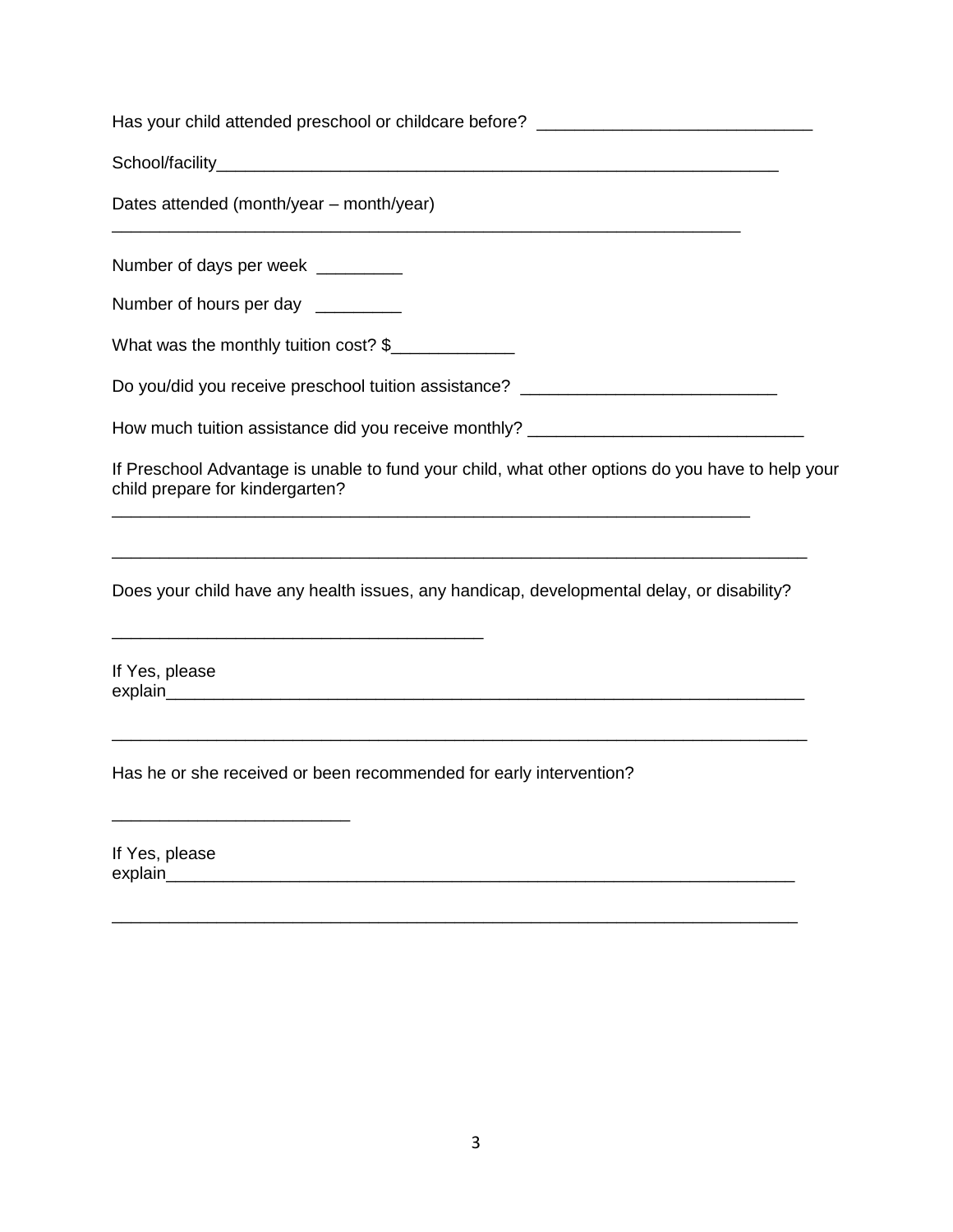# **Parent/Guardian #1 Information**

| Name                                                                             |
|----------------------------------------------------------------------------------|
| Address (if different from child's):                                             |
|                                                                                  |
|                                                                                  |
|                                                                                  |
|                                                                                  |
|                                                                                  |
|                                                                                  |
| Would you like a translator when speaking with us? _____________________________ |
|                                                                                  |
|                                                                                  |
| Employer (If unemployed please type unemployed)                                  |
|                                                                                  |
|                                                                                  |
| Previous                                                                         |
| Previous                                                                         |
| Previous Work<br>Address                                                         |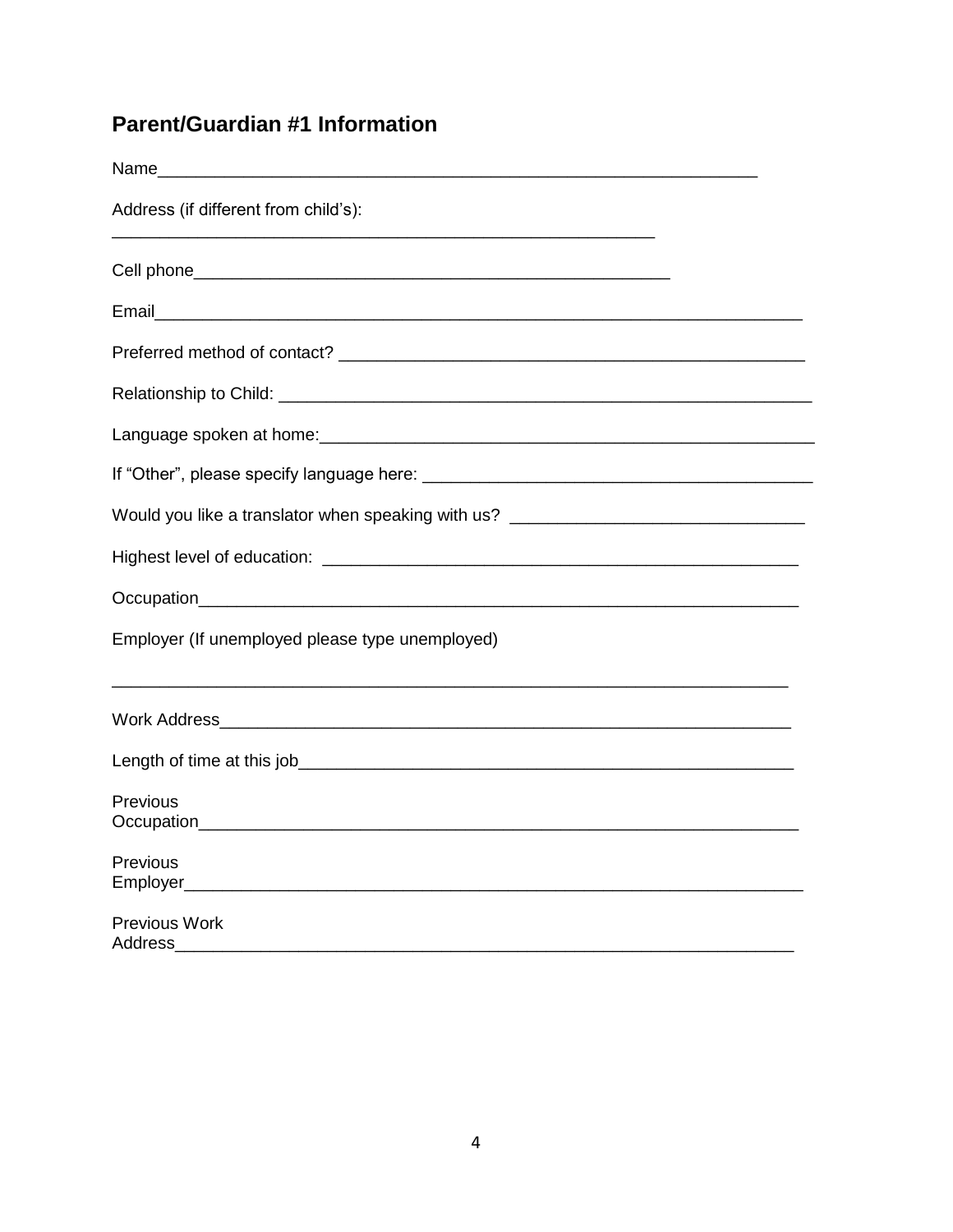# **Parent/Guardian #2 Information**

| Would you like a translator when speaking with us? _____________________________ |
|----------------------------------------------------------------------------------|
|                                                                                  |
|                                                                                  |
| Employer (If unemployed please type unemployed) ________________________________ |
|                                                                                  |
|                                                                                  |
| <b>Previous</b>                                                                  |
| Previous                                                                         |
| <b>Previous Work</b><br>Address                                                  |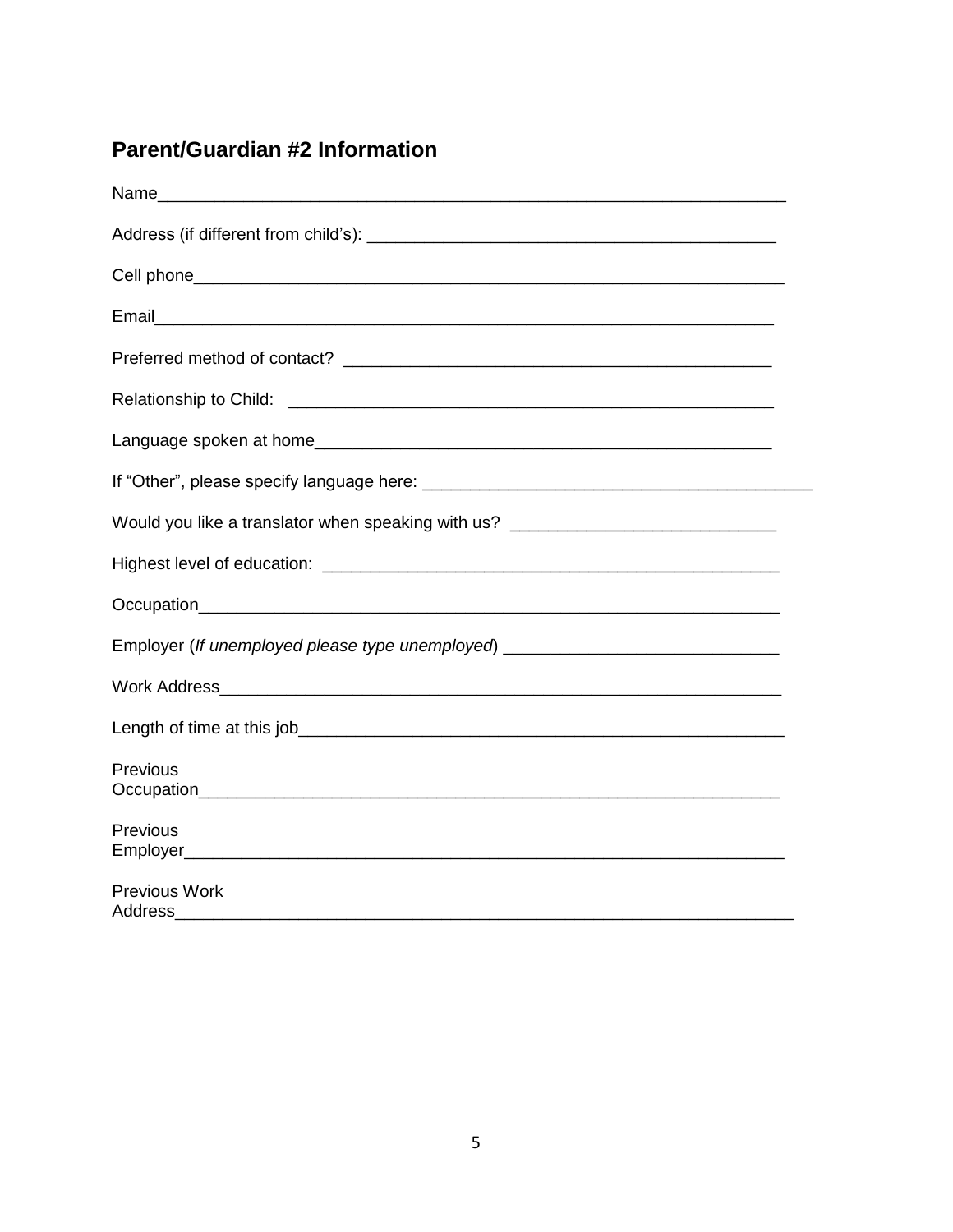# **Additional Family Information**

#### Demographic Information:

Preschool Advantage is dedicated to providing tuition assistance to families of all backgrounds. This information is used for our statistical purposes only and will not be used in the evaluation of your application. Please select the race/ethnicity below that you identify as:

\_\_\_\_\_\_\_\_\_\_\_\_\_\_\_\_\_\_\_\_\_\_\_\_\_\_\_\_\_\_\_\_\_\_\_\_\_\_\_\_\_\_\_\_\_\_\_\_\_\_\_\_\_\_\_\_\_\_\_\_\_\_\_\_\_\_\_\_\_\_

If other, please explain:

### **Financial Information**

To help us better understand your financial situation, please provide the documents listed below to Preschool Advantage. We will not share this information or these documents with any other organization or with anyone outside the Preschool Advantage organization.

- A copy of a completed and signed federal tax return (1040) for the current or last year.
- A copy of a current W-2 form for each parent/guardian

\_\_\_\_\_\_\_\_\_\_\_\_\_\_\_\_\_\_\_\_\_\_\_\_\_\_\_\_\_\_\_\_\_\_\_\_\_\_\_\_\_\_\_\_\_\_\_\_\_\_\_\_\_\_\_

- A copy of a current pay stub for each parent/guardian
- If there are no pay stubs, provide a letter from your employer, with hours worked and hourly wages. This letter must include contact information for the employer.
- If you are self-employed, provide a copy of this year's and last year's completed and signed federal tax returns.

**Income:** Money coming to you before taxes.

| Current income per month    | Parent/guardian #1 | Parent/guardian #2 |
|-----------------------------|--------------------|--------------------|
| Salary/wages                |                    |                    |
| Unemployment                |                    |                    |
| Disability/workers Comp     |                    |                    |
| <b>Social Security</b>      |                    |                    |
| <b>TANF/Cash Assistance</b> |                    |                    |
| <b>Child Support</b>        |                    |                    |
| Alimony                     |                    |                    |
| <b>Veterans Benefits</b>    |                    |                    |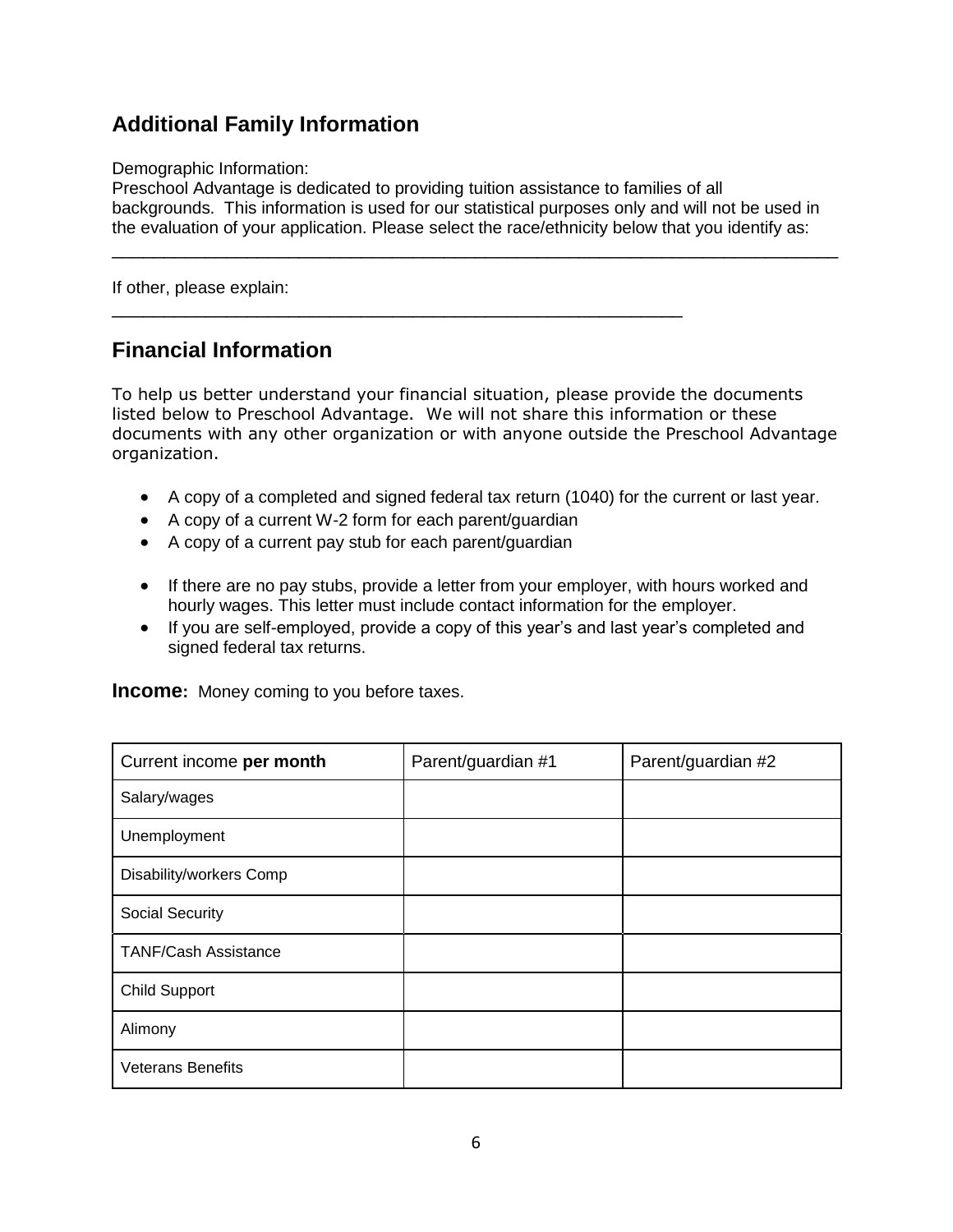| Retirement pension      |  |
|-------------------------|--|
| Other (please specify): |  |

*Note: The following information will not be used in calculating your income nor will it affect your chances for being accepted in our program.*

| Do you receive:                                                                                                                                                                                                                |                        |  |
|--------------------------------------------------------------------------------------------------------------------------------------------------------------------------------------------------------------------------------|------------------------|--|
|                                                                                                                                                                                                                                |                        |  |
| Housing Voucher: _______                                                                                                                                                                                                       |                        |  |
| Medicaid: _______                                                                                                                                                                                                              |                        |  |
| NJ Family Care: _______                                                                                                                                                                                                        |                        |  |
| Have you applied for:                                                                                                                                                                                                          |                        |  |
| Child & Family Resource Voucher: ________ Status: _____________                                                                                                                                                                |                        |  |
| NORWESCAP: _____                                                                                                                                                                                                               | Status: ______________ |  |
| Head Start: Next Start Start Start Start Start Start Start Start Start Start Start Start Start Start Start Start Start Start Start Start Start Start Start Start Start Start Start Start Start Start Start Start Start Start S | Status: ______________ |  |
| Public Preschool:                                                                                                                                                                                                              | Status: ______________ |  |

#### **Expenses**: Money you spend each month

*(other than routine expenses like phone, credit card, food, utilities, transportation).*

| How much do you spend each month | Parent/guardian #1 | Parent/guardian #2 |
|----------------------------------|--------------------|--------------------|
| Rent/Mortgage payment            |                    |                    |
| Student loans                    |                    |                    |
| Medical expenses                 |                    |                    |
| Child support                    |                    |                    |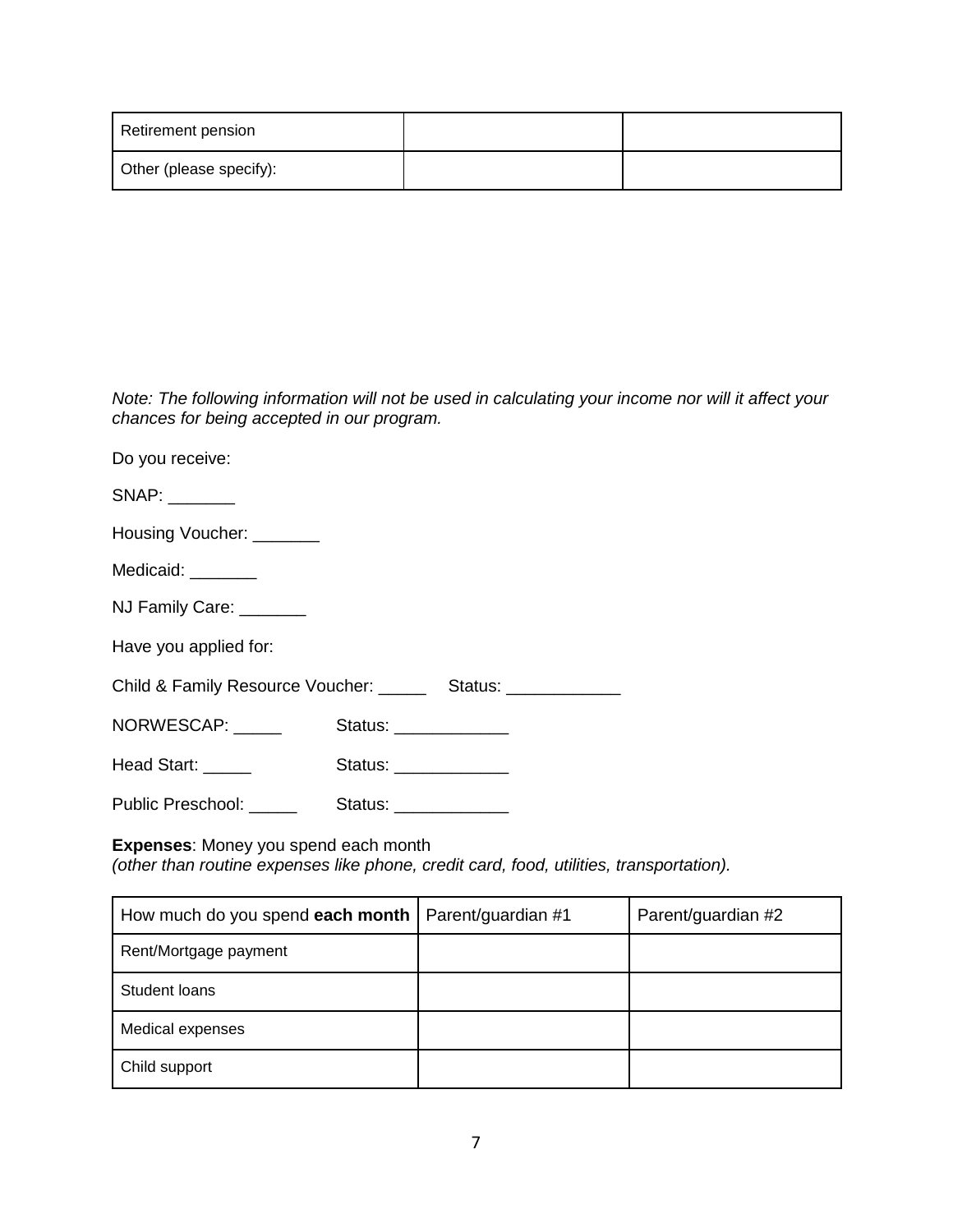| Other (explain) |  |  |
|-----------------|--|--|
|-----------------|--|--|

\_\_\_\_\_\_\_\_\_\_\_\_\_\_\_\_\_\_\_\_\_\_\_\_\_\_\_\_\_\_\_\_\_\_\_\_\_\_\_\_\_\_\_\_\_\_\_\_\_\_\_\_\_\_\_\_\_\_\_\_\_\_\_\_\_\_\_\_\_\_\_\_\_\_\_\_

\_\_\_\_\_\_\_\_\_\_\_\_\_\_\_\_\_\_\_\_\_\_\_\_\_\_\_\_\_\_\_\_\_\_\_\_\_\_\_\_\_\_\_\_\_\_\_\_\_\_\_\_\_\_\_\_\_\_\_\_\_\_\_\_\_\_\_\_\_\_\_\_\_\_\_\_

If any of these need explanation or more details please share:

Do you rent or own your home? \_\_\_\_\_\_\_\_\_\_\_\_\_\_\_

If "Other", please explain: which is a set of the set of the set of the set of the set of the set of the set of the set of the set of the set of the set of the set of the set of the set of the set of the set of the set of

Does anyone other than you provide financial support for your child? If yes, please provide: Name\_\_\_\_\_\_\_\_\_\_\_\_\_\_\_\_\_\_\_\_\_\_\_\_\_\_\_\_\_\_\_\_\_\_\_\_\_\_

\_\_\_\_\_\_\_\_\_\_\_\_\_\_\_\_\_\_\_\_\_\_\_\_\_\_\_\_\_\_\_\_\_\_\_\_\_\_\_\_\_\_\_\_\_\_\_\_\_\_\_\_\_\_\_\_\_\_\_\_\_\_\_\_\_\_\_

Relationship to child \_\_\_\_\_\_\_\_\_\_\_\_\_\_\_\_\_ Amount received each month \_\_\_\_\_\_\_\_\_\_\_\_\_\_\_\_\_\_\_\_\_\_\_\_\_\_\_\_\_\_\_\_\_

Have there been any recent changes in your life that have affected your financial situation?

\_\_\_\_\_\_\_\_\_\_\_\_\_\_\_\_\_\_\_\_\_\_\_\_\_\_\_\_\_\_\_\_\_\_\_\_\_\_\_\_\_\_\_\_\_\_\_\_\_\_\_\_\_\_\_\_\_\_\_\_\_\_\_\_\_\_\_\_\_\_

\_\_\_\_\_\_\_\_\_\_\_\_\_\_\_\_\_\_\_\_\_\_\_\_\_\_\_\_\_\_\_\_\_\_\_\_\_\_\_\_\_\_\_\_\_\_\_\_\_\_\_\_\_\_\_\_\_\_\_\_\_\_\_\_\_\_\_\_\_\_

Do you anticipate major changes in your financial circumstances in the coming year?

\_\_\_\_\_\_\_\_\_\_\_\_\_\_\_\_\_\_\_\_\_\_\_\_\_\_\_\_\_\_\_\_\_\_\_\_\_\_\_\_\_\_\_\_\_\_\_\_\_\_\_\_\_\_\_\_\_\_\_\_\_\_\_\_\_\_\_\_

\_\_\_\_\_\_\_\_\_\_\_\_\_\_\_\_\_\_\_\_\_\_\_\_\_\_\_\_\_\_\_\_\_\_\_\_\_\_\_\_\_\_\_\_\_\_\_\_\_\_\_\_\_\_\_\_\_\_\_\_\_\_\_\_\_\_\_\_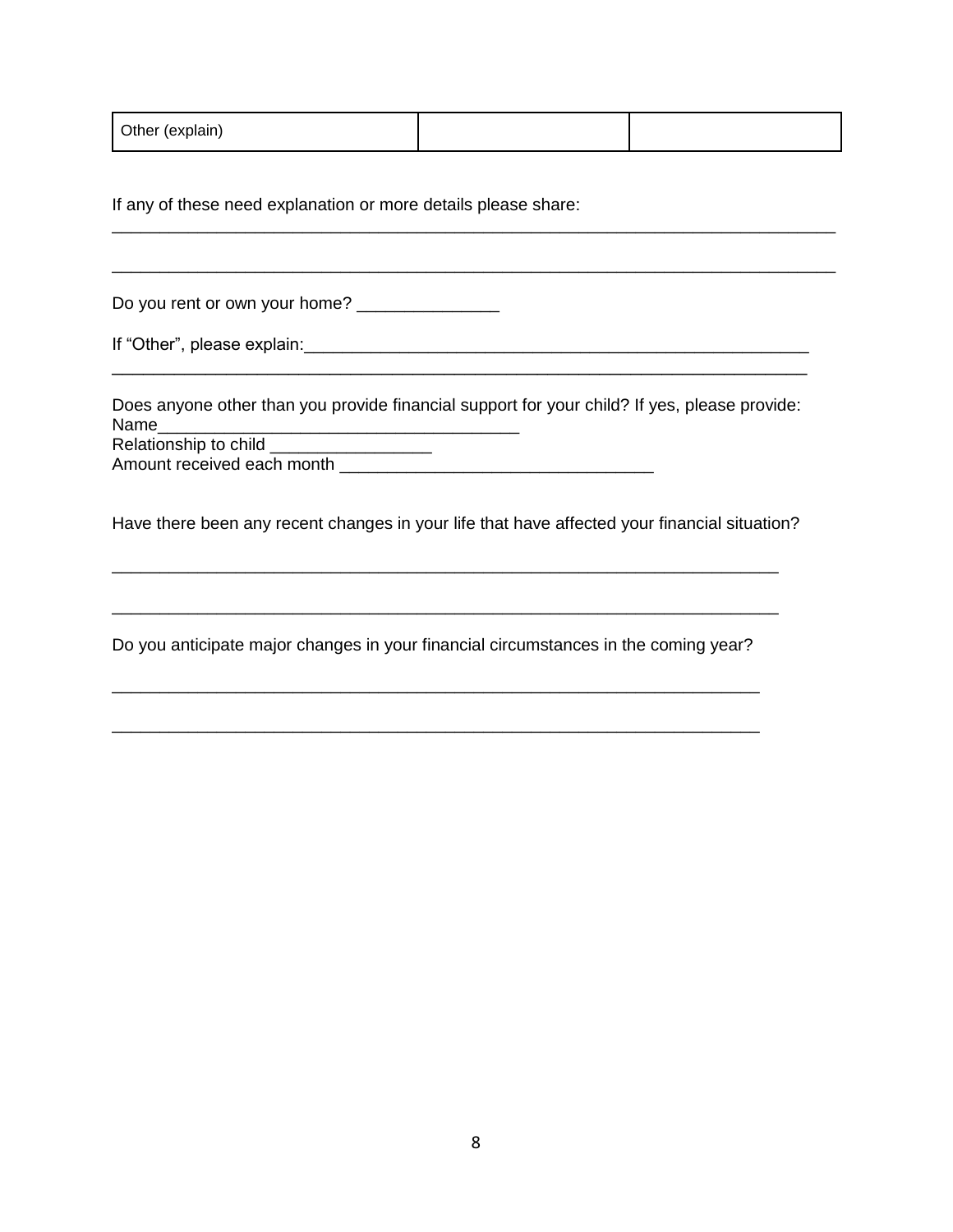# **School Information**

The list of our partner preschools can be found on our website.

<https://www.preschooladvantage.org/partner-preschool-directory/>

Please look it over, review the schools' websites, and find some that look like a good fit for your family. We encourage you to list three school choices as space is limited at each school.

1st Choice: \_\_\_\_\_\_\_\_\_\_\_\_\_\_\_\_\_\_\_\_\_\_\_\_\_\_\_\_\_\_\_\_\_\_\_\_\_\_\_\_\_\_\_\_\_\_\_\_

2nd Choice: **with a set of the set of the set of the set of the set of the set of the set of the set of the set of the set of the set of the set of the set of the set of the set of the set of the set of the set of the set** 

3rd Choice: \_\_\_\_\_\_\_\_\_\_\_\_\_\_\_\_\_\_\_\_\_\_\_\_\_\_\_\_\_\_\_\_\_\_\_\_\_\_\_\_\_\_\_\_\_\_\_\_

*Do you need a school that offers a <i>full-day program?* 

**Preschool Advantage pays for a half-day of school. If you need additional hours, you are responsible for arranging the payment.** Partner schools that offer full day programs are noted on the school list. Please note school hours are subject to change.

How did you learn about Preschool Advantage?

\_\_\_\_\_\_\_\_\_\_\_\_\_\_\_\_\_\_\_\_\_\_\_\_\_\_\_\_\_\_\_\_\_\_\_\_\_\_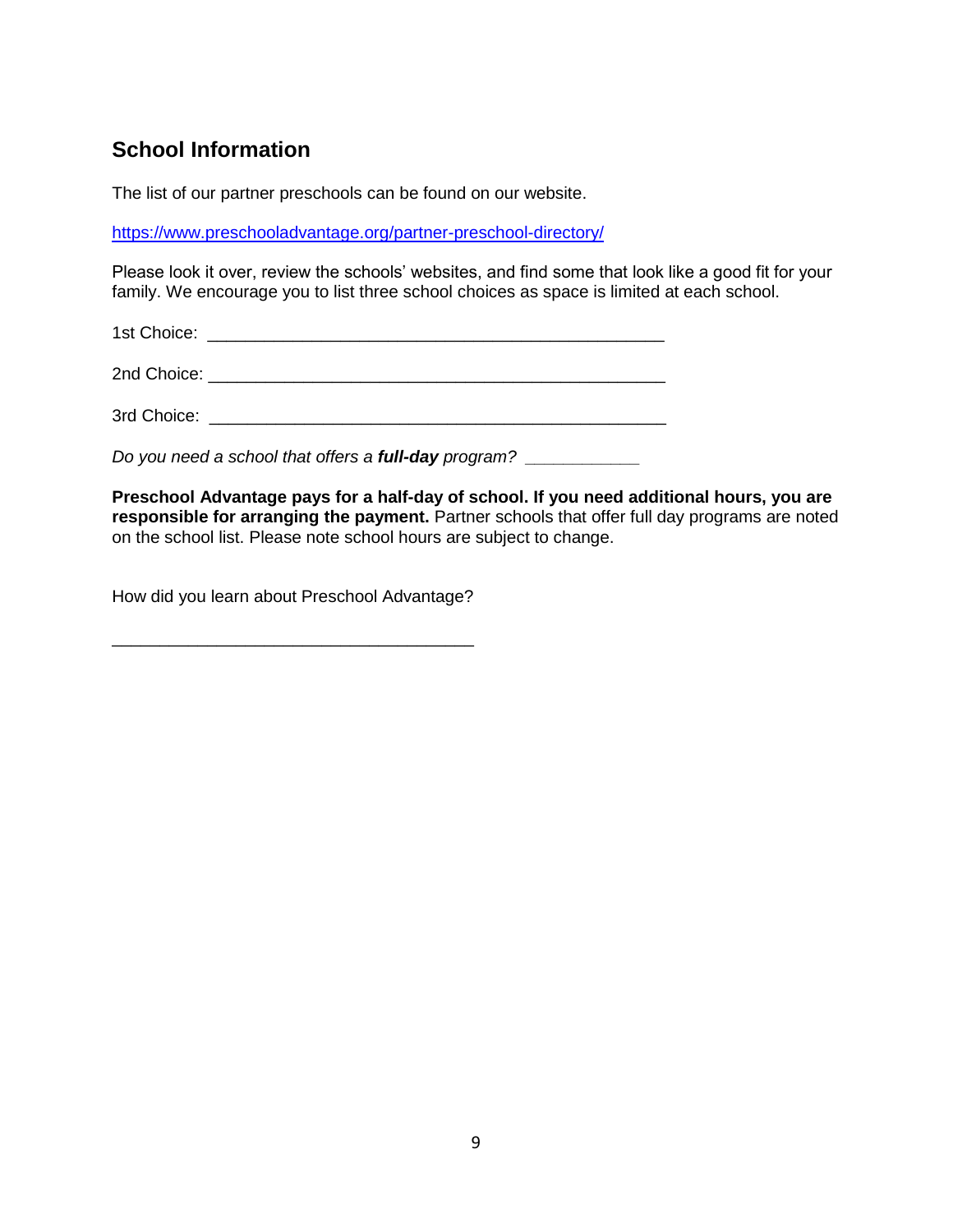### **Parent/Guardian Agreement Form**

Please read these Preschool Advantage conditions. If you agree to them, please sign at the bottom of the page.

- 1. Preschool Advantage pays tuition for a half-day of preschool for 3- and 4-yearolds from September to June. When your child reaches 5 years old or qualifies for public Pre-K or Kindergarten, he or she will no longer qualify for Preschool Advantage financial aid.
- 2. If your child is selected by another program for preschool tuition assistance, he or she is no longer eligible for aid from Preschool Advantage, and you must notify the Preschool Advantage office immediately.
- 3. If you choose to enroll your child for extended hours or a full-day program, you are responsible for paying for those additional hours of school.
- 4. You are responsible for getting your child to school every day.
- 5. You are expected to abide by the rules and regulations of the school your child attends.
- 6. We expect your child to attend school regularly, except for illness. If your child will be absent for more than two weeks at a time, please notify the Preschool Advantage office.
- 7. You must sign a disclaimer form releasing Preschool Advantage from any liability.
- 8. Upon acceptance by the Preschool Advantage program, you agree to pay a \$75 registration fee to Preschool Advantage before your child begins school.

I understand and agree that failure to comply with these conditions may result in the removal of Preschool Advantage's financial aid for my child. I confirm that all the information included in this application is complete and accurate to the best of my knowledge. I understand that Preschool Advantage will withdraw or deny funding if any information is found to be misrepresented.

\_\_\_\_\_\_\_\_\_\_\_\_\_\_\_\_\_\_\_\_\_\_\_\_\_\_\_\_\_\_\_\_\_\_\_\_\_\_\_\_ \_\_\_\_\_\_\_\_\_\_\_\_\_\_\_\_\_\_\_\_\_

Parent/Guardian signature Date Date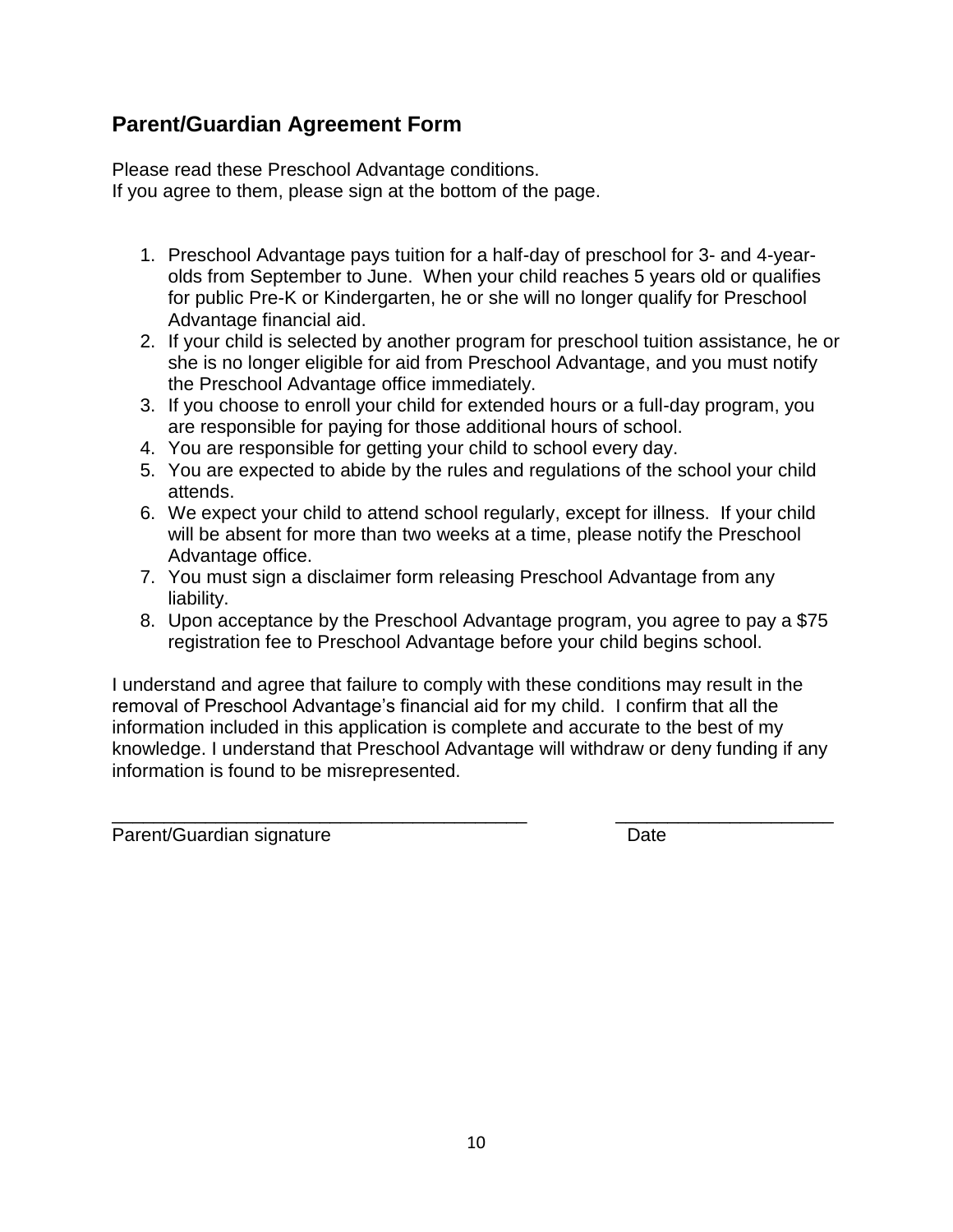### **Disclaimer**

Preschool Advantage is not a school.

Preschool Advantage is not affiliated with, has no contract with, has no ability to influence and is not an agent of any Partner Preschools.

Preschool Advantage makes no guarantee about the condition of the premises and facility of a school, or the qualifications and/or capabilities of teachers or school staff.

Preschool Advantage has no involvement in or responsibility for any third-party vendors hired by the preschools.

The decision to accept a child for a particular preschool program rests exclusively with the preschool, and the decision to place the child in that preschool is exclusively up to the parents and/or guardians of the child.

Preschool Advantage only provides tuition for the child, so is not responsible for any loss, damage or injury that may result from any action or inaction by the partner preschools, their officers, employees, agents, vendors and/or any other representatives, whether negligent, intentional or otherwise.

I understand and agree that failure to comply with the terms in this Disclaimer may result in removal of Preschool Advantage's funding.

I have read and agree with the terms in this Disclaimer.

\_\_\_\_\_\_\_\_\_\_\_\_\_\_\_\_\_\_\_\_\_\_\_\_\_\_\_\_\_\_\_\_\_\_\_\_\_\_\_ \_\_\_\_\_\_\_\_\_\_\_\_\_\_\_\_\_\_\_\_\_\_\_ Parent/Guardian Signature Date Date